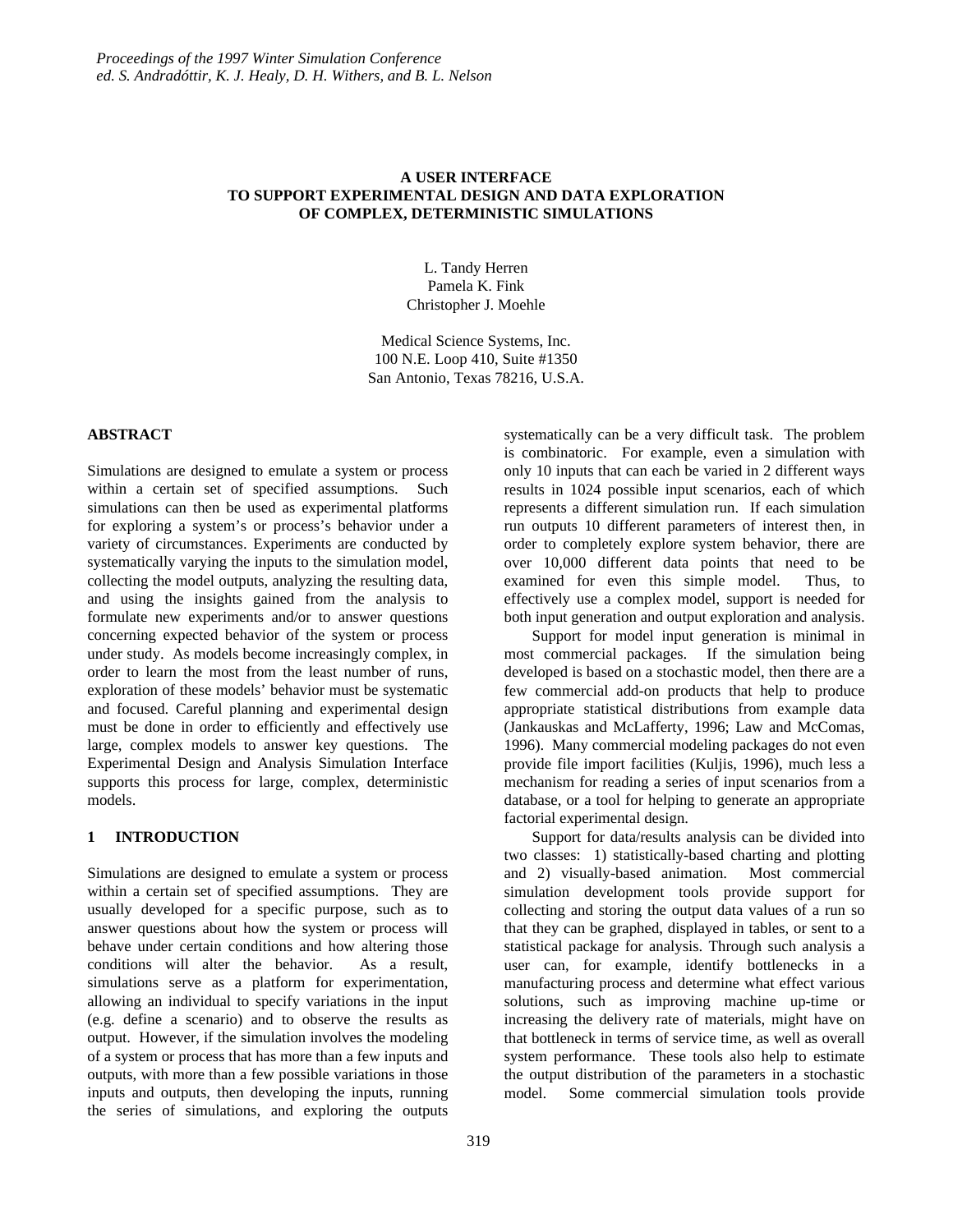support for run-time animation of the modeled system (e.g. Taylor II (King, 1996), ProModel (Benson, 1996), Arena (Markovitch and Profozich, 1996), and Extend (Krahl, 1996)). Such systems can display, in a 2-D and even a 3-D visual representation of the physical model, providing a run-time display of what is happening during a simulation. This allows the user to observe, as the model is running, how a system behaves under a given set of inputs. From such interfaces, queue lengths to the various servers can be observed, routings and arrival times can be watched, and a general sense of how the system is working can be obtained, but only for one run at a time. Thus, it is difficult with this kind of a data/results analysis facility to compare how variations in input can affect the output across numerous runs.

In summary, these standard analysis tools are not sufficient for managing all of the data that are involved in answering questions about a large, complex system. The ability to actually observe the system during the simulation may be very useful when a detailed analysis of a particular scenario is needed. However, it is not possible to observe thousands, or even hundreds of individual runs, and be able to discern what effects altering the inputs to the system has on key system behaviors. Storage of the outputs of the various runs and using a statistical package to analyze results can help, but this approach requires that the user define the relationships of interest in an *a priori* manner. Oftentimes there may be interesting patterns in the data, but they risk going undetected because the user does not know how to characterize their attributes sufficiently in advance. Statistical analyses need to be focused and do not, therefore, work very well in situations where the dimensionality of the data is extremely high and where aspects of the data that might contain interesting relationships are not known.

In situations where there is a large number of inputs, each with high dimensionality, the number of possible combinations of inputs and outputs to a simulation can range into the billions and even the trillions. It is not, therefore, reasonable to explore all possible combinations of inputs, and to examine all of the resulting outputs statistically, in order to learn what needs to be learned from such models. As models become increasingly complex, exploration must be more focused and welltargeted in order to assess their behaviors efficiently and effectively. This can only be achieved through careful planning and experimental design, and with support for principled database mining. Thus, in order to explore a large, complex simulation in a cost effective manner, support for the user is needed for both 1) designing the series of experiments needed to generate the data that will contain the key behaviors of interest and 2) exploring the resulting data so that the patterns and effects of inputs on outputs can be found.

The Experimental Design and Analysis Simulation Interface (EDASI) was developed to support experimental design and analysis of large, complex, deterministic simulation models. This interface addresses both the problem of setting up the appropriate input parameters to the model so that the needed simulation runs are made to answer the key questions and of exploring the resulting data once the model has been run. The following section describes an example from a biological domain to introduce one implementation of the EDASI. Then the EDASI is described in detail. Finally, we discuss the impact of the EDASI on broadening the utility of simulation models.

## **2 AN EXAMPLE APPLICATION AREA: PERIODONTAL DISEASE**

Approximately 30% of the U.S. population has periodontal disease. This disease is progressive and, if not managed properly, ultimately results in tooth loss. The etiology of the disease is very complex, however it can be traced to an overgrowth of the natural flora in the mouth. The patient's inflammatory and immune system attempts to counter the growing bacterial challenge but, in doing so, the cells generate products that break down the collagen matrix that attaches the gums to the teeth. As this attachment degrades, the underlying bone begins to break down. Finally, the gums recede to such an extent that the tooth becomes loose and is lost. Brushing, flossing, and regular dental visits can keep the bacterial growth in check and control, if not prevent, the disease process in most people. However many people, such as smokers, do not benefit from these elementary measures sufficiently to prevent the onset and progression of periodontal disease.

We developed a simulation of periodontal disease to test a variety of hypotheses about how to attenuate periodontal disease progression. An EDASI was developed to manage the experimentation and data exploration/analysis using this model. The simulation model contains twelve different cells lines, has 126 input parameters, and 55 output parameters. Most of the input parameters may assume any value between 0 and 5 in increments of 0.25. Some input parameters have a more limited range, but none has a range of less than 10 variations. The model is run for two years at 6 hour intervals. The output parameter values are collected monthly and saved in the EDASI over the course of the two year simulation period. Thus, to sample just a range of two possible input values for each of the 126 input parameters (e.g. yes/no or on/off) constitutes  $2^{126}$ different input scenarios, each of which represents a unique simulation run. Furthermore, each output scenario generates approximately 1500 data points.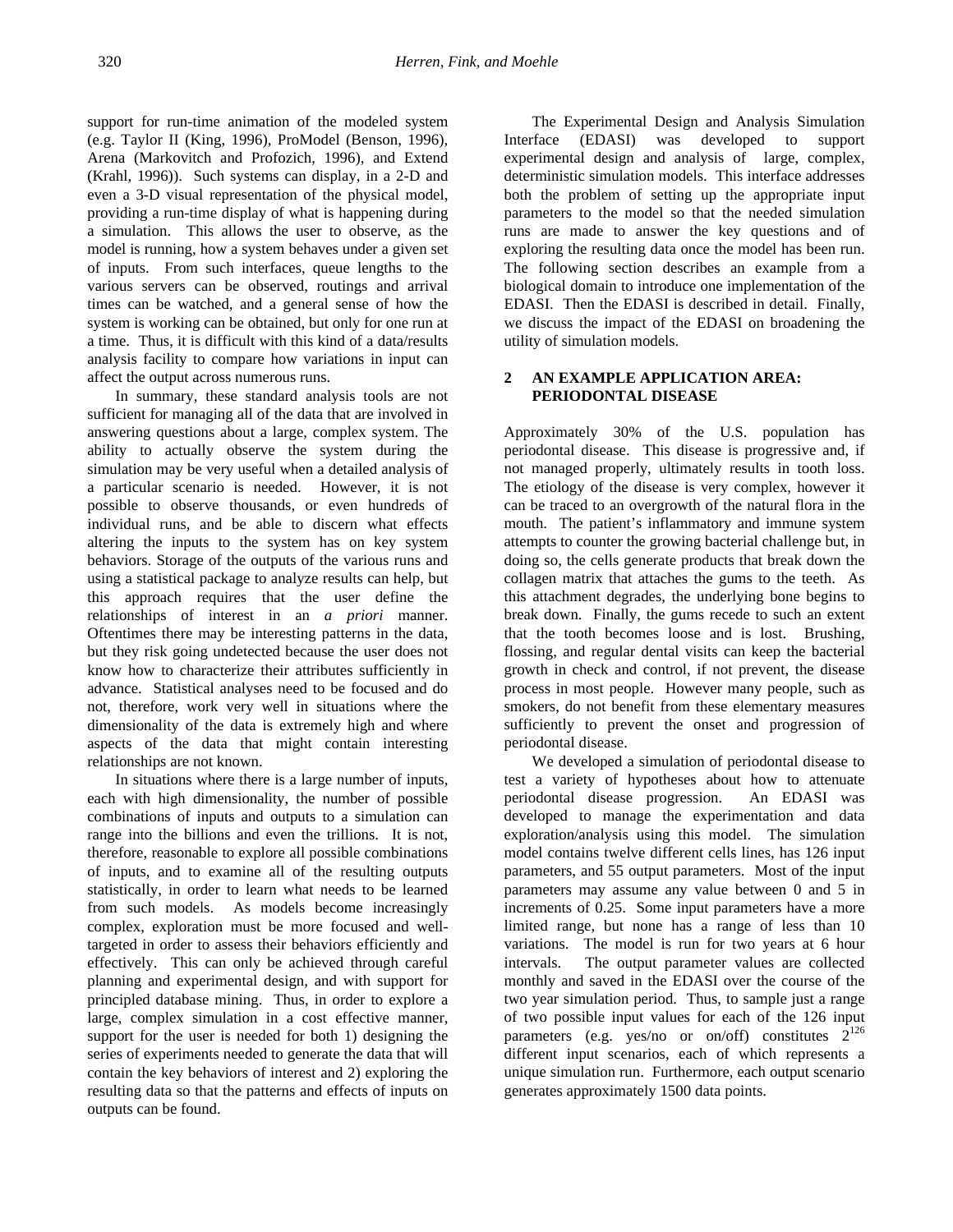It should be noted that, unlike many discrete-event simulation models, this model is not stochastic. Rather, it is deterministic in that the outputs will be the same for each simulation run given the same set of inputs. Neither the inputs nor any of the system behaviors are statistically-based. Thus, the issue concerning the generation of sets of inputs is to ensure that all relevant scenarios have been produced, and not that the sets of inputs model some distribution base on some real-life dataset (e.g. arrival rates, service rates, etc. (Leemis, 1994)). Furthermore, analysis of the output centers on determining how changes in the values of the input parameters (e.g. treatment regimens, patient attributes) affect the behavior of the system (e.g. disease process) and, consequently, the output of the system, rather than trying to deduce an output distribution for the system (e.g. hourly production level, machine utilization, etc. (Kelton, 1994)).

## **3 THE EXPERIMENTAL DESIGN AND ANALYSIS SIMULATION INTERFACE**

The Experimental Design and Analysis Simulation Interface consists of three major modules: the Study Design Interface, the Simulation Results Database, and the Data Exploration Interface.

## **3.1 Study Design Interface**

The Study Design Interface supports the functions that help the user efficiently set up and run a model, including the design of experiments and the set-up of the input data, the management of the actual simulation runs, and the storage of the results of the runs into the Simulation Results Database. Figure 1 provides an example of this interface for the periodontal disease area. First, the Study Design Interface supports the use of English-language descriptions of the model parameters, rather than numerical inputs which are often confusing. For example, the periodontal disease model supports a range between 0 and 1 to represent the level of smoking engaged in by the patient (0 is non-smoker, 1 is heavy

smoker), but only three semantic categories are actually needed to capture the range in variation that is of interest: nonsmokers, moderate smokers, and heavy smokers (i.e., greater than half a pack of cigarettes per day). The Study Design Interface allows the user to select among these three labels to more naturally define the subject's smoking habits. English-language descriptions help the user to understand the import of parameter variations more readily and to select the variations that are most likely to affect the question that the user is attempting to answer with the simulation.

Second, the Study Design Interface can help the user conceptualize and conduct experiments using the simulation. The user selects ranges of parameter values to vary in the study using the Study Design Interface. Once the user selects the range of values for each parameter of interest, the Study Design Interface generates all factorial combinations of those variables. The user then elects to run all factorial combinations or may reject some irrelevant or impossible combinations to form a partial factorial study. The Study Design Interface then systematically runs the simulation model with each combination of parameter values, retrieves the simulation output, and stores the results in the Simulation Results Database for future exploration and analysis. For example, in the periodontal disease simulation, a user may want to explore how smoking interacts with a number of other patient attributes and/or therapies. In periodontal disease, these attributes include the level of personal hygiene (i.e. brushing and flossing) of the subject and the regularity of professional cleanings that the subject receives. When the user selects these attributes and appropriate ranges, the interface lists them across their semantic values, such as brushing once vs. twice per day for personal hygiene, and visiting a dentist quarterly, every six months, or yearly for professional cleanings, and crosses them with the three smoking values to produce a factorial experiment for all possible combinations (a total of 18 possible combinations in this case).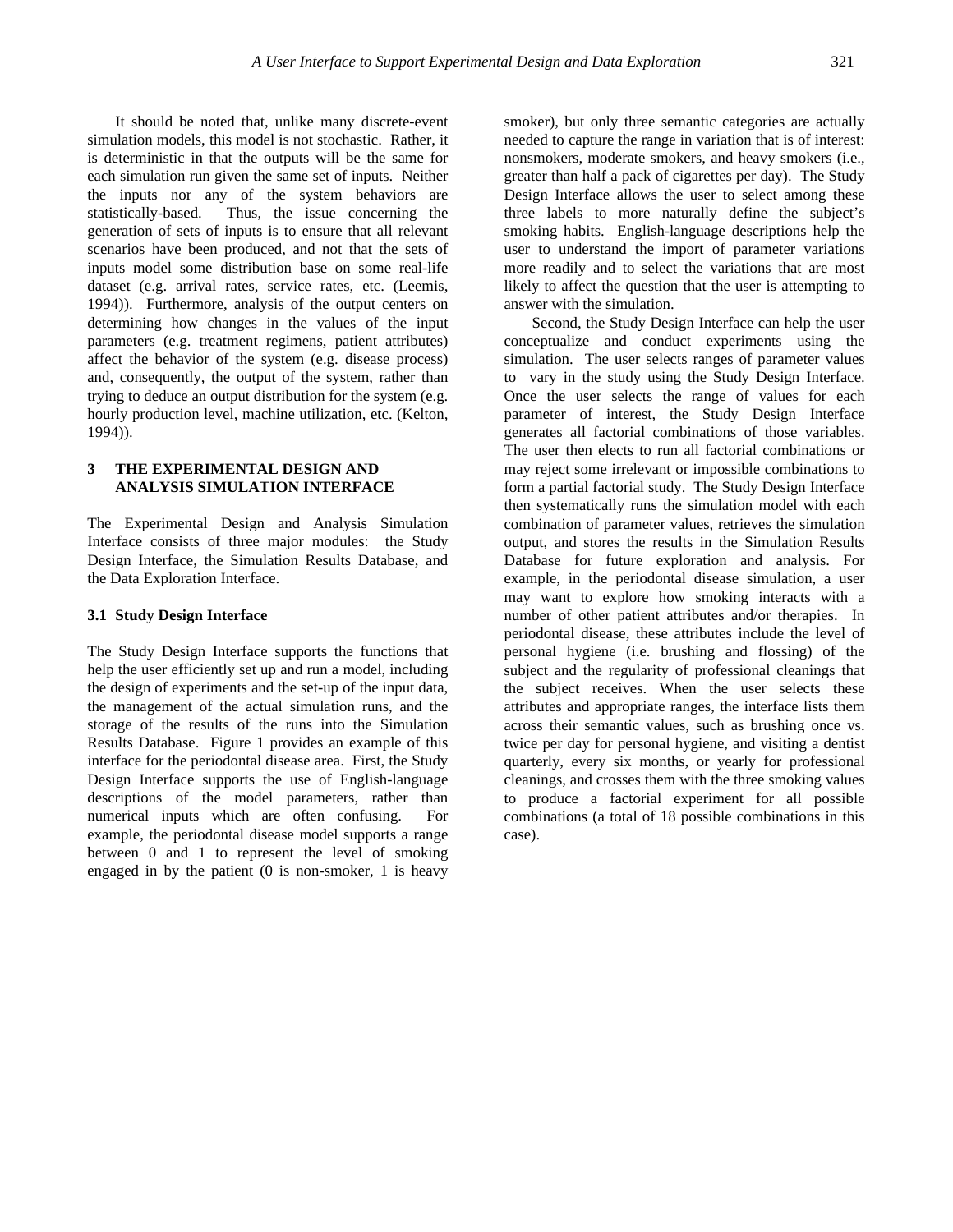| 62 Study Design Interface                    |                                                                                                                                                 |
|----------------------------------------------|-------------------------------------------------------------------------------------------------------------------------------------------------|
| Bridge Design View Help                      |                                                                                                                                                 |
| BQB<br>Study Identifier<br>Sample Experiment |                                                                                                                                                 |
| <b>Study</b>                                 |                                                                                                                                                 |
| Identifier                                   | Sample Experiment<br>MODIFIED<br>Tandy<br><b>Status</b><br>Designer                                                                             |
| Description                                  | Smokers vs. Nonsmokers who have good to poor personal hygiene and a starting pocket depth<br>of 6 mm and receive a yearly professional cleaning |
| <b>Patient</b>                               |                                                                                                                                                 |
| Attribute                                    | Value                                                                                                                                           |
| Smoking                                      | None To High                                                                                                                                    |
| Personal Hygiene                             | Poor To Good                                                                                                                                    |
| Pocket Depth                                 | 6 <sub>mm</sub>                                                                                                                                 |
| Regimen                                      |                                                                                                                                                 |
| Attribute                                    | Value                                                                                                                                           |
| Professional Cleaning Frequency              | Every 12 Mos.                                                                                                                                   |
| Professional Cleaning Quality                | None                                                                                                                                            |
| Surgery                                      | None                                                                                                                                            |
| <b>Experimental Treatment</b>                |                                                                                                                                                 |
| Attribute                                    | Value                                                                                                                                           |
| <b>Treatment Method</b>                      | None                                                                                                                                            |
| Treatment 1                                  |                                                                                                                                                 |
| Treatment 2                                  |                                                                                                                                                 |
| Treatment 3                                  |                                                                                                                                                 |
| Treatment 4                                  | $\blacktriangledown$                                                                                                                            |
|                                              |                                                                                                                                                 |

Figure 1: Example of the Study Design Interface for a Model of Periodontal Disease

The Study Design Interface then stores the input combinations in the Simulation Results Database and runs the experiment by launching the simulation for each combination of parameter values. After each simulation run, it collects the output values from the simulation and stores them in the Simulation Results Database.

## **3.2 Simulation Results Database**

The Simulation Results Database is designed to store the model input and output values for each run conducted by the Study Design Interface. The complexity of the data model is often extraordinarily high because the number of model inputs and outputs can range into the hundreds, thousands, or even more. Also, in a complex simulation, the user is often interested in intermediate results as well as the final outcome. So, not only are there potentially many output parameters of interest, the Simulation Results Database may need to store the values of the output parameters at various time intervals during the course of the simulation. Therefore, the Simulation Results Database is generally quite large and complex.

For the periodontal disease model, the Simulation Results Database contains the input parameter values for each of the 126 input parameters, and the output values for each of the 55 output parameters at each month over the course of 24 months. Thus, one simulation run generates a record with nearly 1500 data points.

The design of the Simulation Results Database must carefully consider the user's needs. During implementation, decisions are made about which output parameters are necessary to fully capture the range of model behaviors that are likely to be of interest to the user and which points in time over the course of a run are particularly informative. Values for the model behaviors of interest are stored in the Simulation Results Database at each of the relevant points in time.

The Simulation Results Database is the heart of the EDASI. Simulation users generally interact with a simulation on a run-by-run basis, examining the results of a single run before designing the next run. The Simulation Results Database allows a user to save the relevant data from every simulation run made so that it can be further explored and analyzed at a later date and/or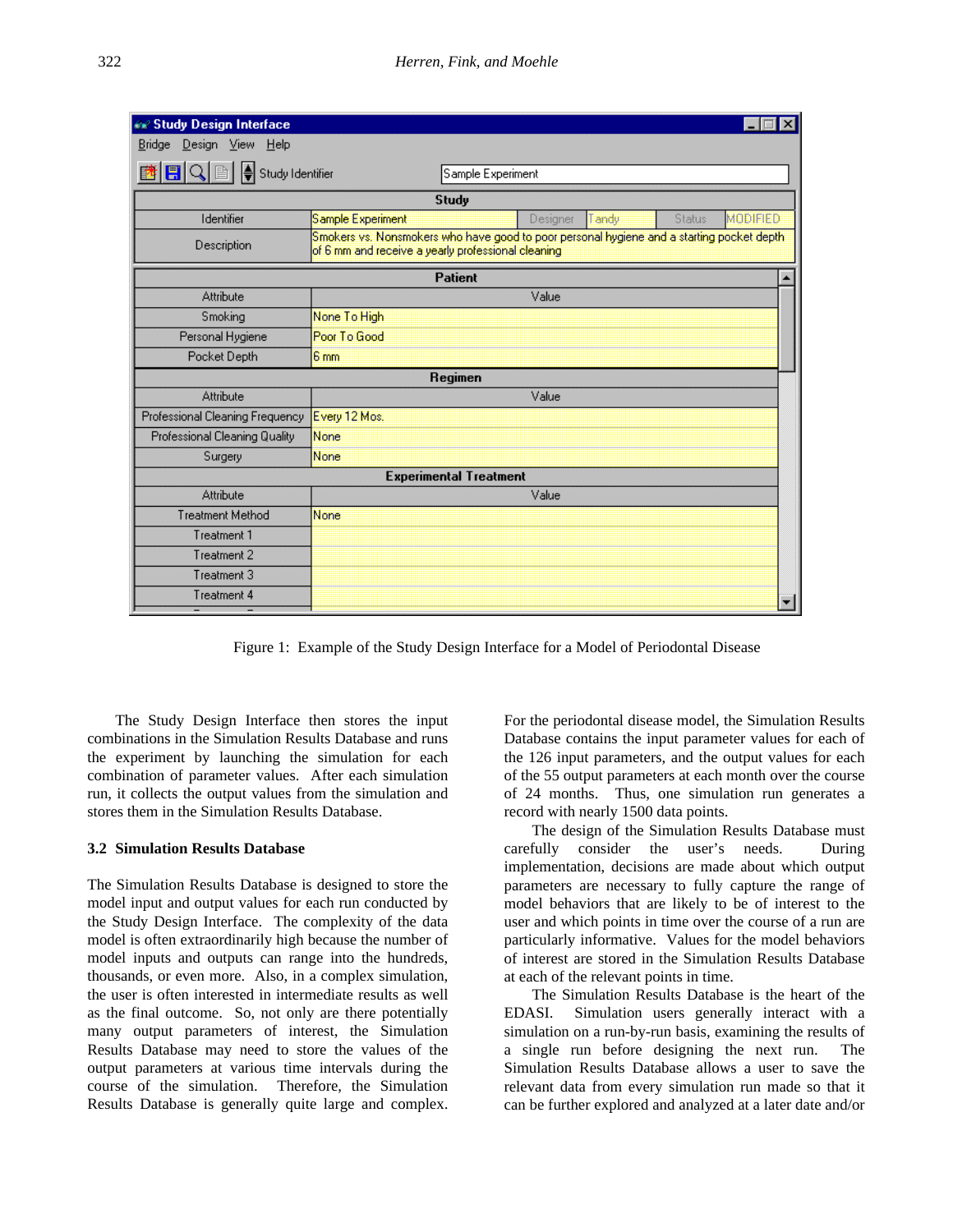compared with other simulation runs. Many, sometimes thousands, of runs are stored in the Simulation Results Database, providing the user access to a set of data representing a large portion of a complex system's potential behavior under the set of conditions of interest. If a run is of particular interest, the user can run the simulation to examine the pattern of results at an even more detailed level. But, in general, the user can evaluate and discard numerous hypotheses easily and quickly without resorting to the difficult and time-consuming process of setting up and running the model for each combination of parameters of interest. This helps the user focus on promising avenues more quickly.

#### **3.3 Data Exploration Interface**

Because the amount of data generated by complex model simulations can be enormous as well as highly multidimensional, it is difficult for a user to make sense of the resulting data and to answer the questions that the model has been designed to help answer. The Data Exploration Interface allows the user to explore the results of simulation runs, either individually or across any specified set of criteria. Because the results of every simulation run are stored in the Simulation Results Database, they are available for examination in any combination.

The presentation format in the Data Exploration Interface depends on the form and quantity of the data generated by the model runs. The tool has been designed to allow a user to explore the data in search of patterns and correlations, thus providing a means to mine the database. For example, it can graph a variable, such as attachment loss in the case of periodontal disease, over time for different experimental groups, or it can chart the outcome for all variables, from attachment loss to the number of cells in a particular state, at a single point in

time for a single experimental group. This is illustrated in Figure 2.

To illustrate, the user might ask the system to display attachment loss in increments of 0.1 mm across the  $13<sup>th</sup>$  to the  $24<sup>th</sup>$  month of the simulation and to indicate which losses are associated with smokers who have regular professional cleanings. The Data Exploration Interface queries the Simulation Results Database and retrieves the relevant data. It then displays counts for each category of loss, i.e., each 0.1 mm of loss, for each of the 12 months and uses different colors to highlight those results that are associated with smokers who see their dentist regularly. It also displays, upon request, descriptive statistics, such as the mean attachment loss for smokers vs. nonsmokers at each month. The user may elect to see results for any of the 55 output parameters at any point in time conditioned on any of the input parameter values. This allows the user to see if any patterns exist, such as whether or not more regular professional cleanings results in less disease progression for these types of patients.

The Data Exploration Interface can also map the results onto an anatomical representation. Using heuristics, for example, supplied by experts in periodontal disease, the attachment loss computed by the simulation can be converted into the probable loss rates across all sites in the mouth. Thus, an attachment loss of 1 mm may result in a 50% likelihood that probing sites that have an original depth of 4 mm deteriorate by 1 mm, a 25% likelihood that these sites only deteriorate by 0.5 mm, and a 25% likelihood that these sites do not actually exhibit a clinically detectable change. A graphic of the mouth is displayed to depict these heuristic relationships to help the user understand the probable clinical manifestation of the simulation results in terms of number and location of sites experiencing the various levels of attachment loss over a given period of time.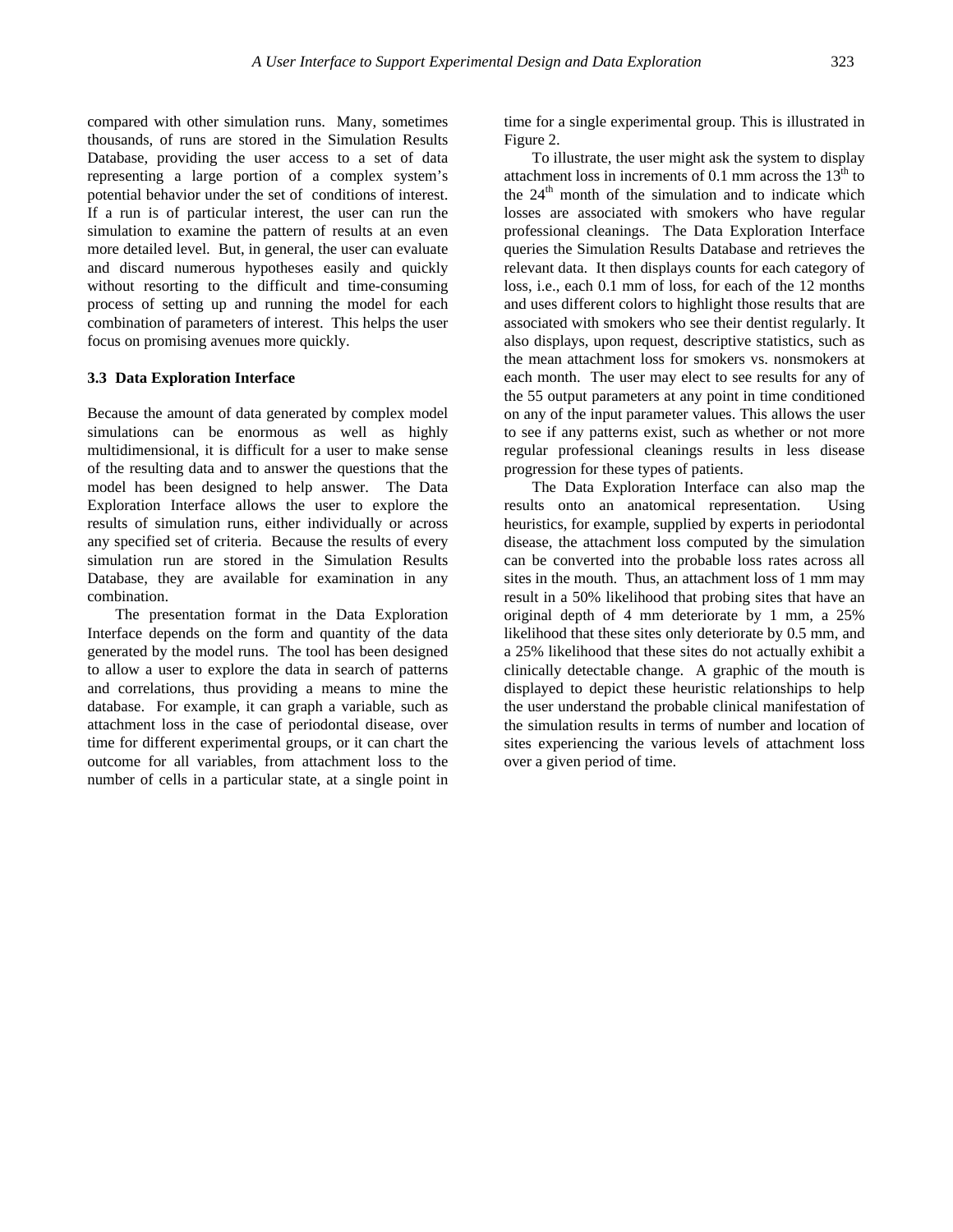

Figure 2: The Data Exploration Interface for a model of periodontal disease

# **4 CONCLUSIONS**

In conclusion, the Experimental Design and Analysis Simulation Interface is a tool for individuals who wish to use their models to conduct studies of a complex domain. It supports data entry, experimental study generation, study analysis, and post hoc data mining and exploration of large, multidimensional data sets.

The EDASI is designed to support the design and analysis of a series of simulation runs in which the model is deterministic. Although the general concept of EDASI is relevant to stochastic models, the detailed implementation of an interface to a stochastic model would be substantially different. In deterministic models, the variation of a variable involves exploration of all logical values, while in stochastic models, the variation follows a probability distribution. The question in deterministic models is what effect does a systematic change in the value of a variable have on system behavior. On the other hand, the question with a stochastic model is how does the variance in an input variable influence the distribution of system behavior. Thus, though an interface for a stochastic model would still need the same three major components, including a Study Design Interface, a Simulation Results Database, and a Data Exploration Interface, each component would require significant alterations to support the differing needs of stochastic modeling. The Study Design Interface would need to allow for specifying distributions associated with input variables as well as support for determining replication/run length requirements. The data model of the Simulation Results Database would be substantially different in order to associate input and output distributions. Finally, the Data Exploration Interface would require a different visualization methodology as well as a variety of statistical analysis tools to support the necessary formal analyses.

The EDASI transforms simulation models into research programs. It makes it extremely simple for researchers to define the questions they wish to ask, design and run the appropriate studies that will generate data pertinent to answering the questions, evaluate the results, and design additional studies to refine and enhance their understanding of the system or process under investigation. Such support is needed to help make efficient and effective use of the models that are developed whenever the study of a large, complex system is conducted.